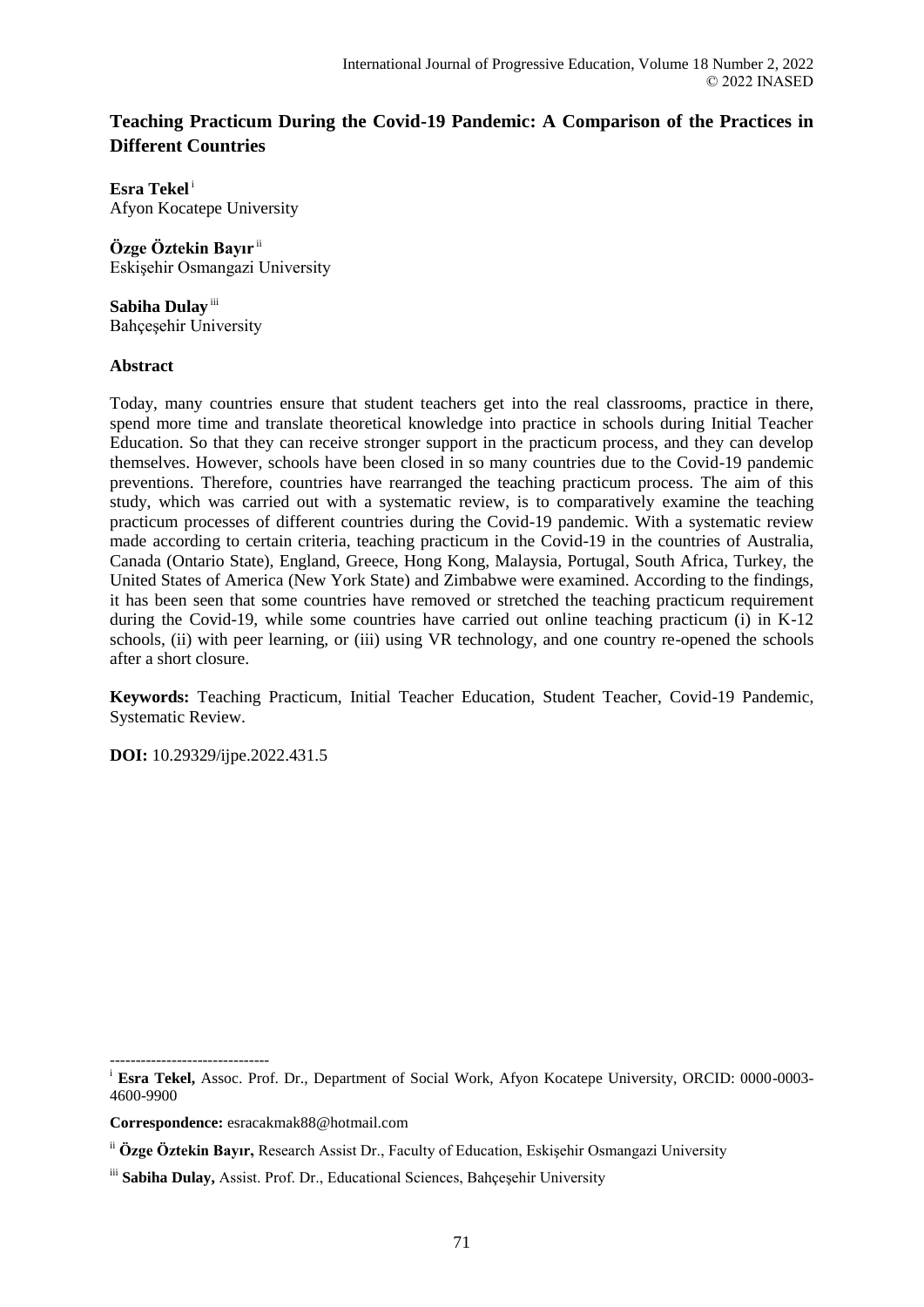## **INTRODUCTION**

In December 2019, a new type of virus (Covid-19) emerged in Wuhan, China, and shortly after, it turned into an epidemic that was effective all over the world by January 2020. The Covid-19 epidemic has caused change and transformation in many areas (Kırmızıgül, 2020). One of these fields is education. It has become one of the priorities in the agenda of the countries how to continue the activities of educational institutions where people have a lot of contact due to the fact that the virus spreads through the respiratory transmission (Karadağ & Yücel, 2020). Closing schools has been the most important step taken to prevent the spread of Covid-19 (Abdulamir & Hafidh, 2020). The partial or full closure practices put forward by countries to reduce the risk of transmission of the virus necessitated the closure of universities (Flores & Swennen, 2020).

Since the partial or full closure of the schools was not sustainable, it was required educational institutions to renew their learning processes (Naila & Sadida, 2020). In this vein, traditional education environments were abandoned in pre-school, primary, secondary, and higher education institutions, and the education-training process continued through the distance and digital education opportunities. This practice which was implemented in order to prevent the disruption of educational activities due to the current crisis conditions is called *emergency remote teaching* (Hodges et al., 2020). Distance education provides an alternative learning environment by providing the flexibility regarding the learning and teaching at any time and place, and emergency remote teaching is a kind of response to the Covid-19 pandemic which has become a necessity for both students and teachers (Bozkurt & Sharma, 2020; Mısırlı & Ergüleç, 2021).

The implementation of the emergency remote teaching at educational institutions is the major effect of the Covid-19 pandemic on educational activities. Due to the transition from the face-to-face education to the emergency remote teaching, teachers and students needed to adapt it not to only theorical courses but also applied courses. Teaching practicum, which serves as a bridge between theory and practice and is taken by senior student teachers at the education faculties is also delivered through this method (Allen & Wright, 2013). Teaching practicum is regarded as one of the basics of teacher training (Vick, 2006). The version of teaching practicum that is delivered through online courses is called the pandemic practicum (Burns et al., 2020).

The Teaching Practicum, which we can consider as a pre-service training opportunity aiming to improve the professional competencies of student teachers who will take part in the education system in future, plays an important role in the teacher training process (Eti & Karaduman, 2020; MoNE, 2017). On the other hand, teaching practicum, which is based on the partnership between the school, the practice teacher, the practice instructor, and the student teachers and based on the principle of learning by doing-experience through the activities carried out by the student teachers in the classroom (Paker, 2008) is considered an important stage in teacher education due to the opportunity for the student teachers to develop themselves in the way of being an effective teacher (Darling-Hammond, 2017). It focuses on classroom activities and student teachers make practice of their theoretical knowledge which allow them to recognize their strengths and weaknesses and to have a different experience in the process of being a teacher. In addition, student teachers bring new ideas to life in this process which contribute to their learning by in-depth thinking about the quality of the teaching service they provide (Schulz, 2005).

Teaching practicum, which we can consider as an important opportunity to bridge the gap between the teacher preparation process in education faculties and the realities of the classroom environment, offers student teachers many experiences to explore their teaching identities with dimensions such as field knowledge and pedagogical competence (Varela & Desiderio, 2021). With the transformative effect of the closure of schools and the transition to distance education on teaching practice with the Covid-19 pandemic, many countries have taken different decisions and managed this process, and different practices have been employed in teaching practicum.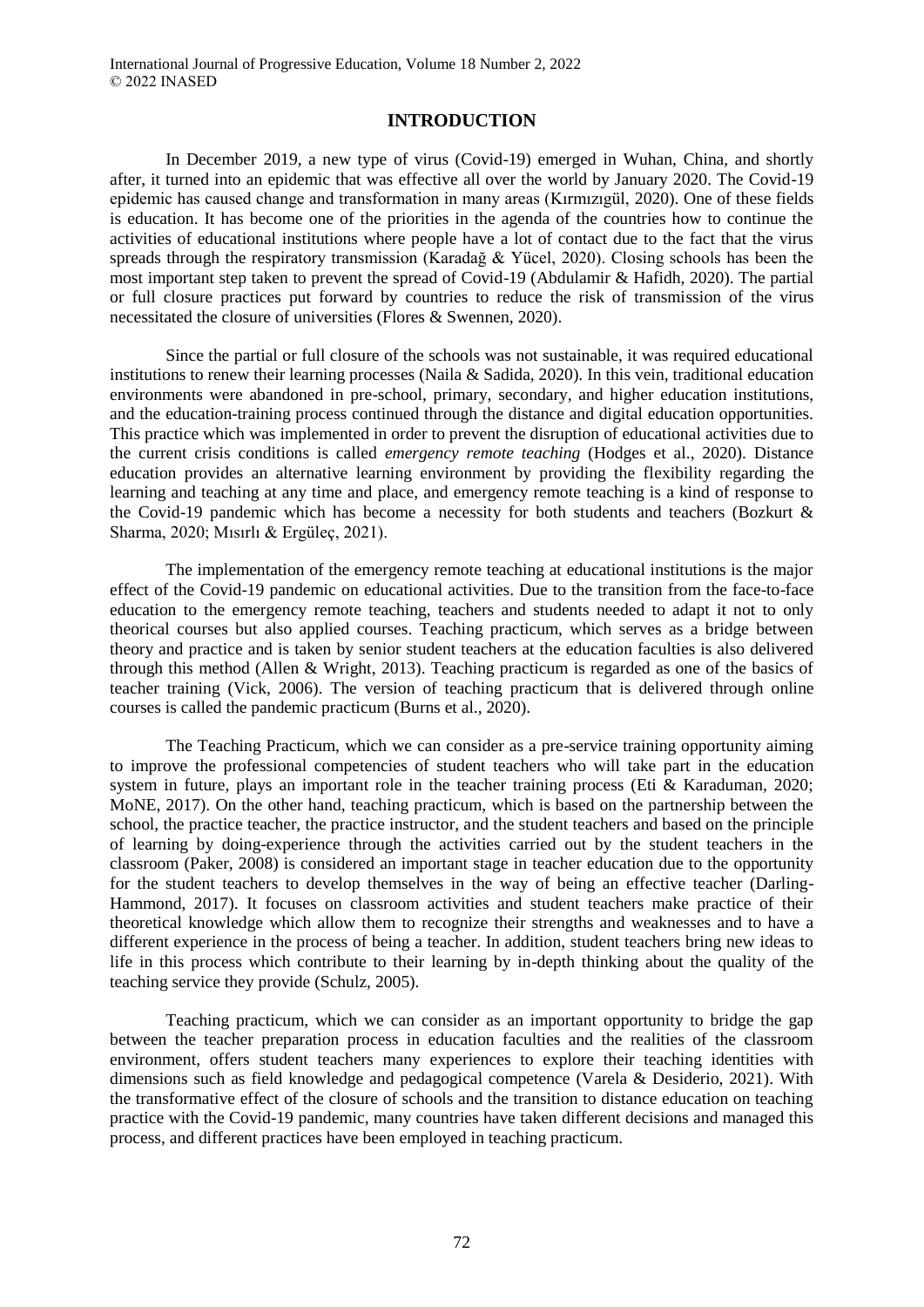In a short period of time, instructors had to redesign and arrange an online teaching schedule so that students could meet with the supervisors and also to teach children online, in order to meet practicum requirements (Kim, 2020). In this sense, student teachers who used to perform their teaching practicum in an interactive environment in real classrooms had to fulfill different responsibilities and encounter different problems through the distance education process. Therefore, it is thought to be important to explore teaching practicum processes during the Covid 19 pandemic in different counties to gain understanding about educational practices and experiences of both the instructors and student teachers. At the same time, sharing and comparatively discussing good examples of online teaching practicum will be important in gaining an understanding of the practices and perspectives that will be used to contribute to teacher quality. In this context, the aim of this study is to comparatively examine the teaching practicum practices in different countries from different continents during the Covid-19 pandemic. In line with this general purpose, different practices for teaching practicum in eleven countries, namely Australia, Canada (Ontario State), England, Greece, Hong Kong, Malaysia, Portugal, South Africa, Turkey, the United States of America (New York State) and Zimbabwe, were examined and those with similar practices were divided into categories.

## **METHOD**

This study is carried out with a systematic review. The systematic review is a study that examines a clearly stated subject using systematic and explicit procedures to find, select, and critically appraise relevant literature, as well as gather and analyze data from the studies included in the review (Moher et al., 2009). In other words a systematic review's main purpose is to gather and evaluate all relevant high-quality research in order to answer a specific research (Vrabel, 2015). The process consists of six stages: (i) review protocol development, (ii) inclusion and exclusion, (iii) relevant studies search, (iv) appraisal of the articles and quality assessment, (v) data extraction and (vi) synthesis of the findings (Yılmaz Yenioğlu et al., 2021).

### **Review protocol development**

The review protocol covered the research questions, article search strategy, inclusion and exclusion criteria, quality assessment, data extraction and synthesis of the findings. A systematic review protocol is the key for several reasons: (i) it allows systematic reviewers to plan carefully and thus anticipate potential problems; (ii) it allows reviewers to explicitly document what is planned before they begin their review, allowing others to compare the protocol and the completed review, replicate review methods if desired, and judge the validity of planned methods; and (iii) it prevents arbitrary coding (Shamseer et al., 2015). The flow diagram of the literature review which shows the process from the identification is seen Figure 1.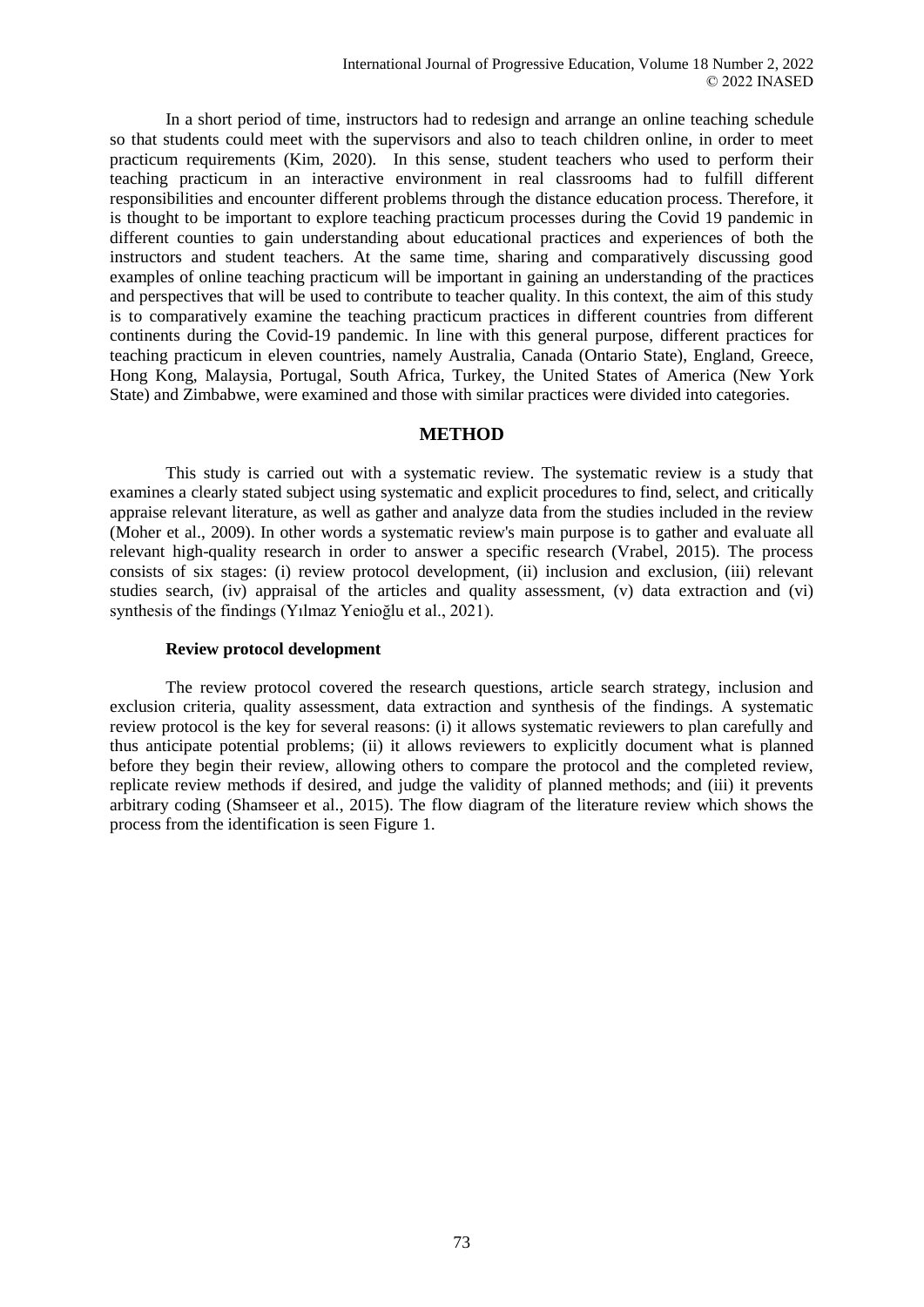International Journal of Progressive Education, Volume 18 Number 2, 2022 © 2022 INASED



**Figure 1. The flow diagram of the literature review**

## **Inclusion and exclusion**

The following inclusion/exclusion process was used to select relevant sources:

1. Search was limited with the dates 2020-2021 which focus on covid-19 pandemic

2. Only articles and reviews were included. Other types of document such as book chapters, conference proceedings, book reviews, and etc. were excluded.

3. Only full texts written in English were included in the content analysis.

4. Only documents primarily focus on online teaching practicum in general were included. Therefore, other documents which focus on online teaching practicum in spesific departments such as TESOL, early childhood education department, and etc. were excluded.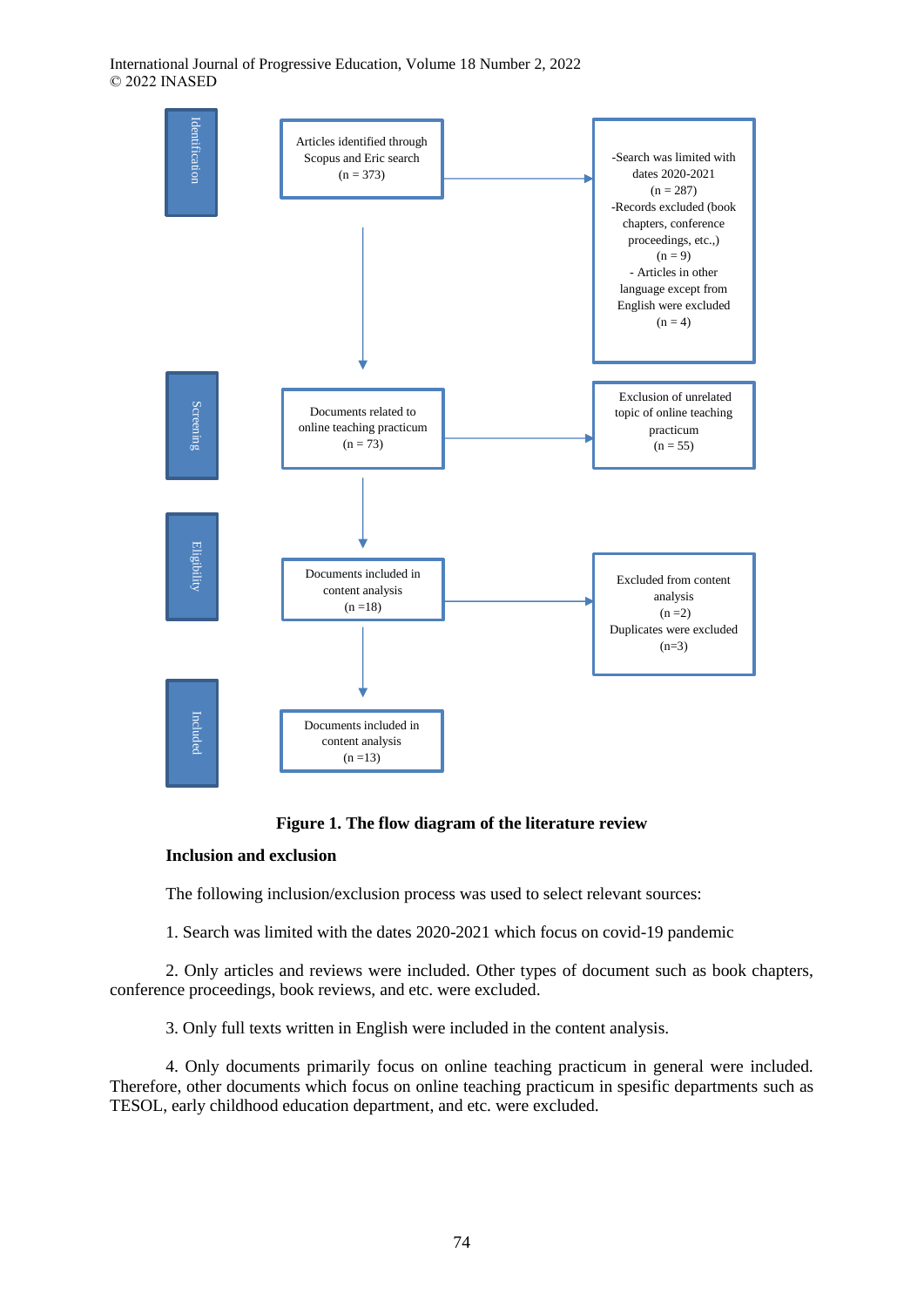## **Relevant studies search**

The relevant studies were searched in Scopus and ERIC research databases using the following keyword string.

## TITLE-ABS-KEY (online AND teaching AND practicum)

This search yielded 150 results in Scopus database and 223 results in ERIC database. When the search was limited with the dates 2020-2021, we excluded 104 results from Scopus and 183 results from ERIC database. After we limit the search with only articles and reviews, we excluded 7 other types of writing from Scopus, and 2 other types of writing from ERIC database. In the next step articles in other language except from English were excluded. According to the results, 2 articles were excluded from Scopus and 2 of them were excluded from ERIC database because of the language. Finally, we focused on determining the eligibility of the 37 articles in Scopus, 36 articles in ERIC database. To retain all the articles and reviews relevant to the online teaching practicum in Covid-19, the authors carefully read the abstracts of the 73 documents. There was more than 95% agreement between three lists. Documents on which the authors disagreed were reassessed by the authors in order to reach a final decision. After this step, the data set was reduced to 12 articles in ERIC database, and 6 articles in Scopus database which were eligible for content analysis.

## **Appraisal of the articles and quality assessment**

To retain all the articles and reviews relevant to the online teaching practicum in Covid-19, the authors carefully read the abstracts of the 18 documents. There was more than 95% agreement between three lists. Documents on which the authors disagreed were reassessed by the authors in order to reach a final decision and 2 articles were excluded for content analysis. Because we could not reach the full paper version of the article which was conducted in Arap Emirates. The second article that we excluded from content anaysis was conducted in Trinidad and Tobago. However this article analysed only the one university's teaching practicum process in Covid-19. Since it is thought that the inclusion of this article can be deceptive, the article was excluded from the content analysis. In addition, 3 duplicates were excluded from tha analysis.

## **Data extraction**

After the appraisal of the articles step, the data set was reduced to 10 articles in ERIC database, and 6 articles in Scopus database which were eligible for content analysis.

## **Synthesis of the findings**

In this step, articles were grouped based on country. As a result, eleven countries from different continents, namely Australia, Canada (Ontario State), England, Greece, Hong Kong, Malaysia, Portugal, South Africa, Turkey, the United States of America (New York State), and Zimbabwe were examined in terms of teaching practicum process. By interpreting the data obtained from the articles which are about the way teaching practicum courses are taught, the difficulties encountered, different practices and the effects of these practices during Covid-19, inferences about the teaching practicum during Covid-19 are made and suggestions are offered in the context of good examples. The articles which were included for analyze can be seen in Table 1.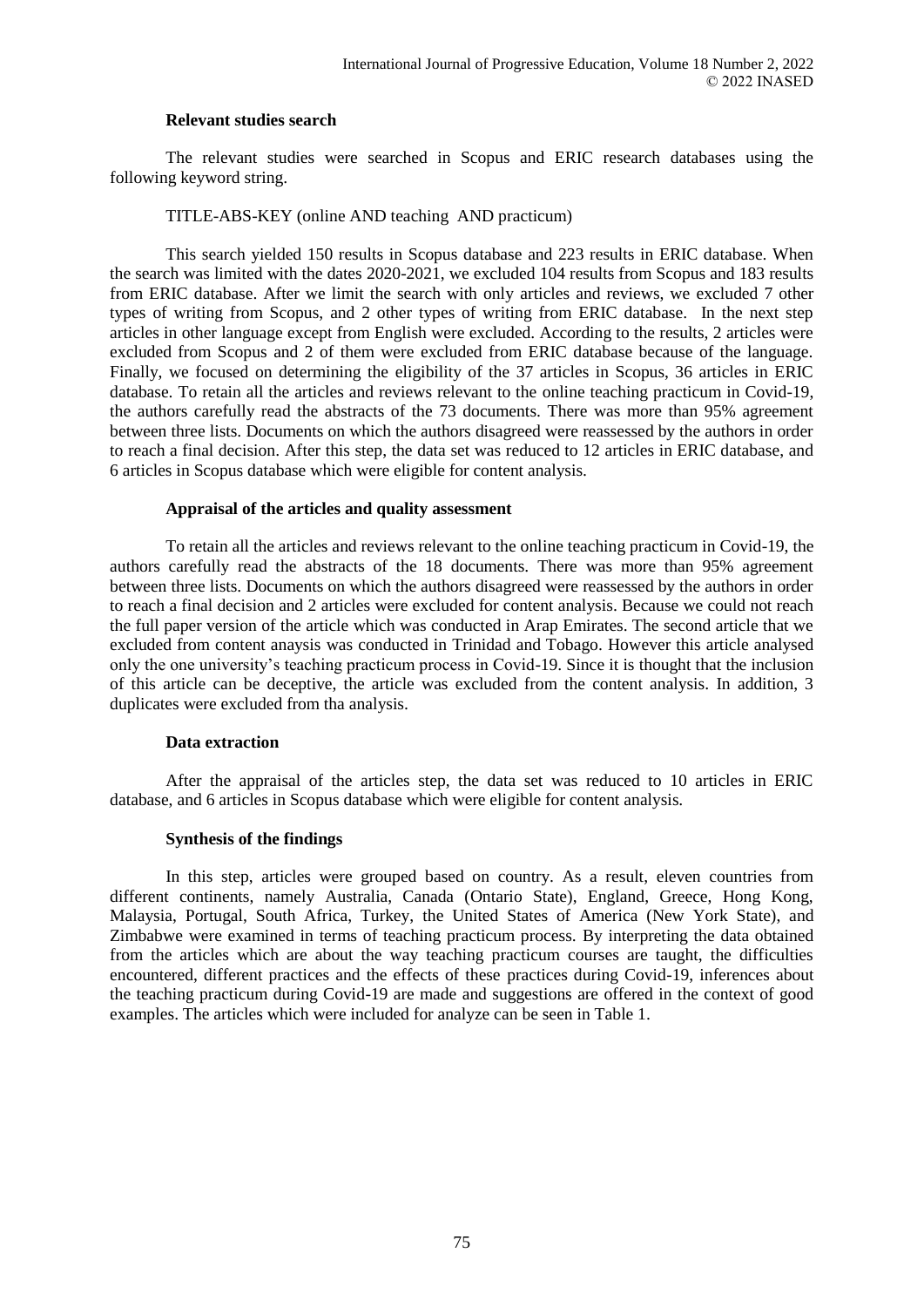| <b>Databases</b> | <b>Articles</b>                                                      |  |
|------------------|----------------------------------------------------------------------|--|
|                  | Assunção Flores, M., & Gago, M. (2020)                               |  |
|                  | Boivin, J. A., & Welby, K. (2021)                                    |  |
| <b>ERIC</b>      | Burns, A., Danyluk, P., Kapoyannis, T., & Kendrick, A. (2020)        |  |
|                  | Hojeij, Z., & Baroudi, S. (2021)                                     |  |
|                  | Kalloo, R. C., Mitchell, B., & Kamalodeen, V. J. (2020)              |  |
|                  | Kidd, W., & Murray, J. (2020)                                        |  |
|                  | La Velle, L., Newman, S., Montgomery, C., & Hyatt, D. (2020)         |  |
|                  | Mohamad Nasri, N., Husnin, H., Mahmud, S. N. D., & Halim, L. (2020)  |  |
|                  | Moyo, N. (2020)                                                      |  |
|                  | Quinn, L. F., & Paretti, L. (2021)                                   |  |
|                  | Robinson, M., & Rusznyak, L. (2020)                                  |  |
|                  | Van Nuland, S., Mandzuk, D., Tucker Petrick, K., & Cooper, T. (2020) |  |
| <b>SCOPUS</b>    | Brinia, V., & Psoni, P. (2021)                                       |  |
|                  | Ersin, P., & Atay, D. (2021)                                         |  |
|                  | Tsui, A. B., Chan, C. K., Harfitt, G., & Leung, P. (2020)            |  |

**Table 1. Articles which were included in content analysis**

## **FINDINGS**

The teaching practicum practices of the countries in the Covid-19 process were examined, and similar practices were categorized which are presented in Table 2. As can be seen in Table 2, it is possible to categorize the ways of delivering teaching practicum during the Covid-19 pandemic as follows: (i) moving online teaching practicum, (ii) abolishing the teaching practicum requirements, and (iii) re-opening the schools after a short closure. The countries which offered online teaching practicum are divided into three categories: (i) online courses at the K-12 schools, (ii) online peer teaching, and (iii) using the virtual reality (VR) technology.

|                                                | Online courses at the K-12 schools |
|------------------------------------------------|------------------------------------|
|                                                | Turkey                             |
|                                                | England                            |
|                                                | Portugal                           |
| Moving online teaching practicum               | Hong Kong                          |
|                                                | Online peer teaching               |
|                                                | Greece                             |
|                                                | The USA                            |
|                                                | <b>Using the VR Technology</b>     |
|                                                | Australia                          |
| Abolishing the teaching practicum requirements | Canada                             |
|                                                | Malaysia                           |
|                                                | Zimbabwe                           |
| Re-opening the schools after a short closure   | South Africa                       |

## **Moving online teaching practicum**

Due to the Covid-19 pandemic, schools have been closed in many countries in the world, and this has brought the teaching practicum to the online platform. Such countries are divided into three categories: (i) online courses at the K-12 schools, (ii) online peer teaching and (iii) using the VR technology.

## **Online courses at the K-12 schools**

The countries which used the online courses at the K-12 schools include Turkey, England, Portugal and Hong Kong. The first decision dated 13 March 2020, which came into force in the field of education after the first case report in Turkey, was to suspend education for a period of three weeks at all levels (primary education, secondary education and higher education institutions including preschool education institutions) as of 16 March 2020. The related decision was as follows: "*Suspending*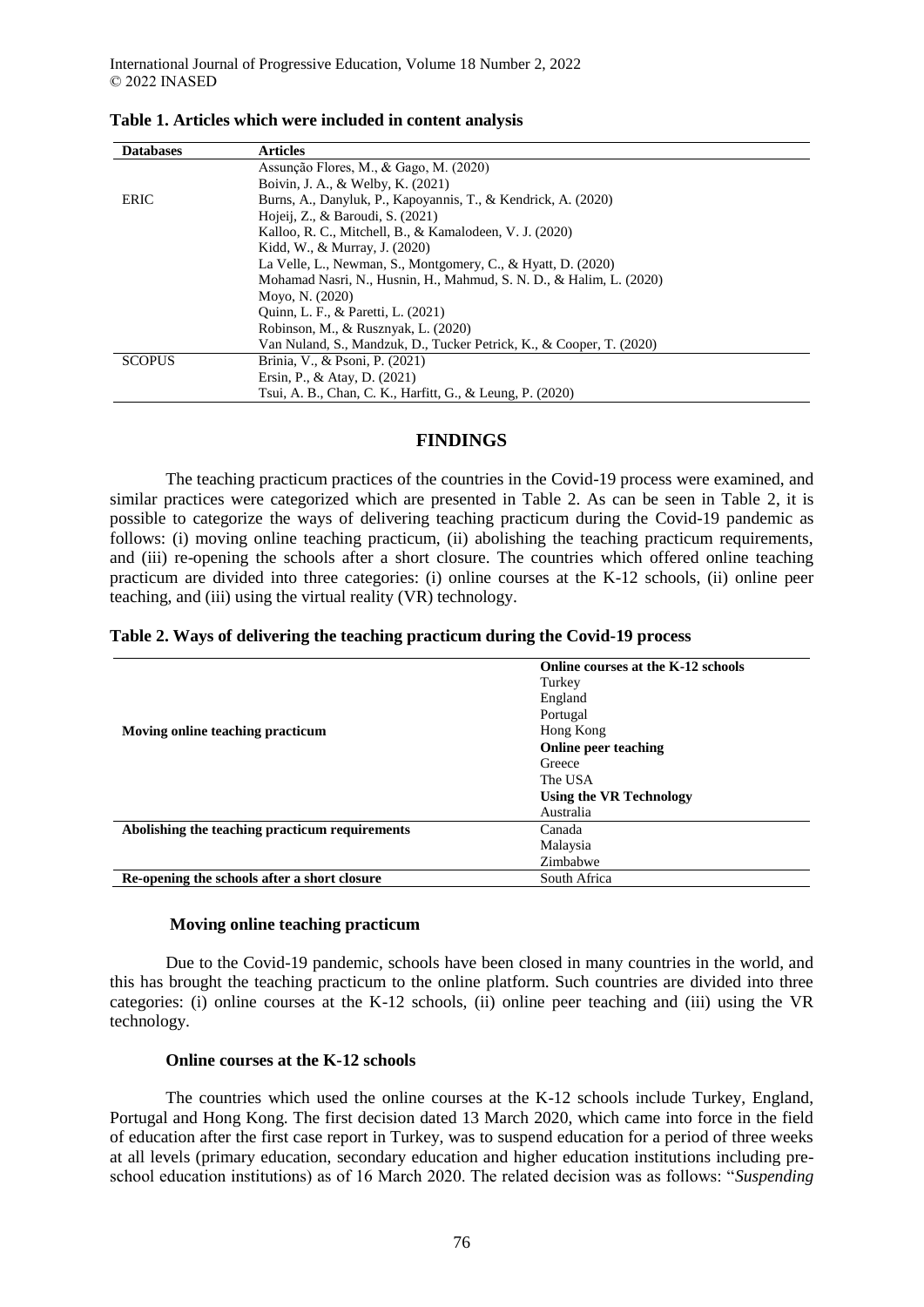*the education of two-year and undergraduate students who have internship and applied education in the fields of health-care, teaching, science and engineering programs, as well as all two-year and undergraduate students who continue their formal education programs.*", and there was no explanation about how the applied courses would be conducted (CoHE, 2020a). In the press release dated 26 March 2020, it was reported that there would be no face-to-face education in the spring term, and that the education-training process would continue only with distance education, open education and digital education opportunities (CoHE, 2020b). The statement concerning the teaching practicum was released on 7 April 2020 stating that "*Considering that our students participate in practical teaching studies at schools between 5-6 weeks, limited to this difficult period and in coordination with the Ministry of National Education, we have decided to make up for the deficiencies in the teaching practice with homework and file preparation which was informed to all our universities.*" (CoHE, 2020c). With this decision, in the spring semester of the 2019-2020 academic year, student teachers graduated from the programs taking the teaching practicum which is a five-credit course delivered through two-hour theoretical courses and six-hour practice per week (CoHE, 1998; Göktaş & Şad, 2014) in a theoretical way, not in real classroom environments.

In the directive published by the Teacher Training and Development Directorate of the Ministry of National Education in Turkey on 14 October 2020, it was decided that the courses related to teaching practicum during the Covid-19 pandemic period should be carried out in digital, online live (synchronous) learning environments to be opened by teachers with the coordination of education faculties and provincial national education directorates (MoNE, 2020), and a temporary article was added to the Directive on Teaching Practicum to be made by Practicing Students in Educational Institutions affiliated to the Ministry of National Education, dated 14.06.2018 and numbered 11700767, published in the 2018 June Supplementary Notifications Journal.

The situation in England is very similar to Turkey. The England declared an emergency elearning due to Covid-19 in March 2020 and all universities and schools were closed. Teaching and student assessments continued online (Murphy, 2020). The sending of student teachers to schools for practical teaching activities was also stopped abruptly as schools closed, and student teachers practiced at schools only for eight to nine weeks (40-45 of the expected 120 days) (la Velle et al., 2020). In England, pre-service teachers enroll in the one-year Post-Graduate Certificate of Education (PGCE) and must complete 36 weeks: 24 weeks at school and 12 weeks at university, to graduate from this program (Kidd & Murray, 2020). Although students stayed at home, the schools should remain open to provide a safe environment for the children of the key workers. It can be argued that the process of the teaching practice at schools was quite complicated. At schools that continue face-to-face education, some student teachers were able to attend teaching practice on a voluntary basis and complete their teaching practicum in this way. Two-thirds of the initial teacher education cohorts reported that they included student teachers in the online courses offered by the schools. In addition, not to make student teachers disadvantaged universities adopted different tasks and assessments such as, trainees recording their teaching on a specific topic/concept and accepting peer feedback; microteaching via BlackBoard Collaborate, and writing schemes of work (la Velle et al., 2020). In short, it can be said that although different practices were adopted in order not to put pre-service teachers into a disadvantaged condition, the British institutions mostly cooperated with schools and had student teachers completed their online teaching practicum.

Portugal is another country where teaching practicum was delivered through online methods. In Portugal, student teachers are required to teach 24 hours and develop an inquiry-based pedagogical intervention based on their field observations and experiences. However, in line with the Covid-19 measures in Portugal, as in Turkey and England, they had to abruptly stop their face-to-face teaching practices at schools and continue to do so remotely. The teaching practicum continued with student teachers following the activities of the school counselor teachers online. However, just like England and Turkey, although the teaching practicum in Portugal is mostly adapted to online education at schools, it has been seen that very different practices were employed. In this process, the Institute of Education published a guide for teaching practice, and the faculty members and practice consultants at schools were expected to follow this guide. According to this guide, if student teachers' research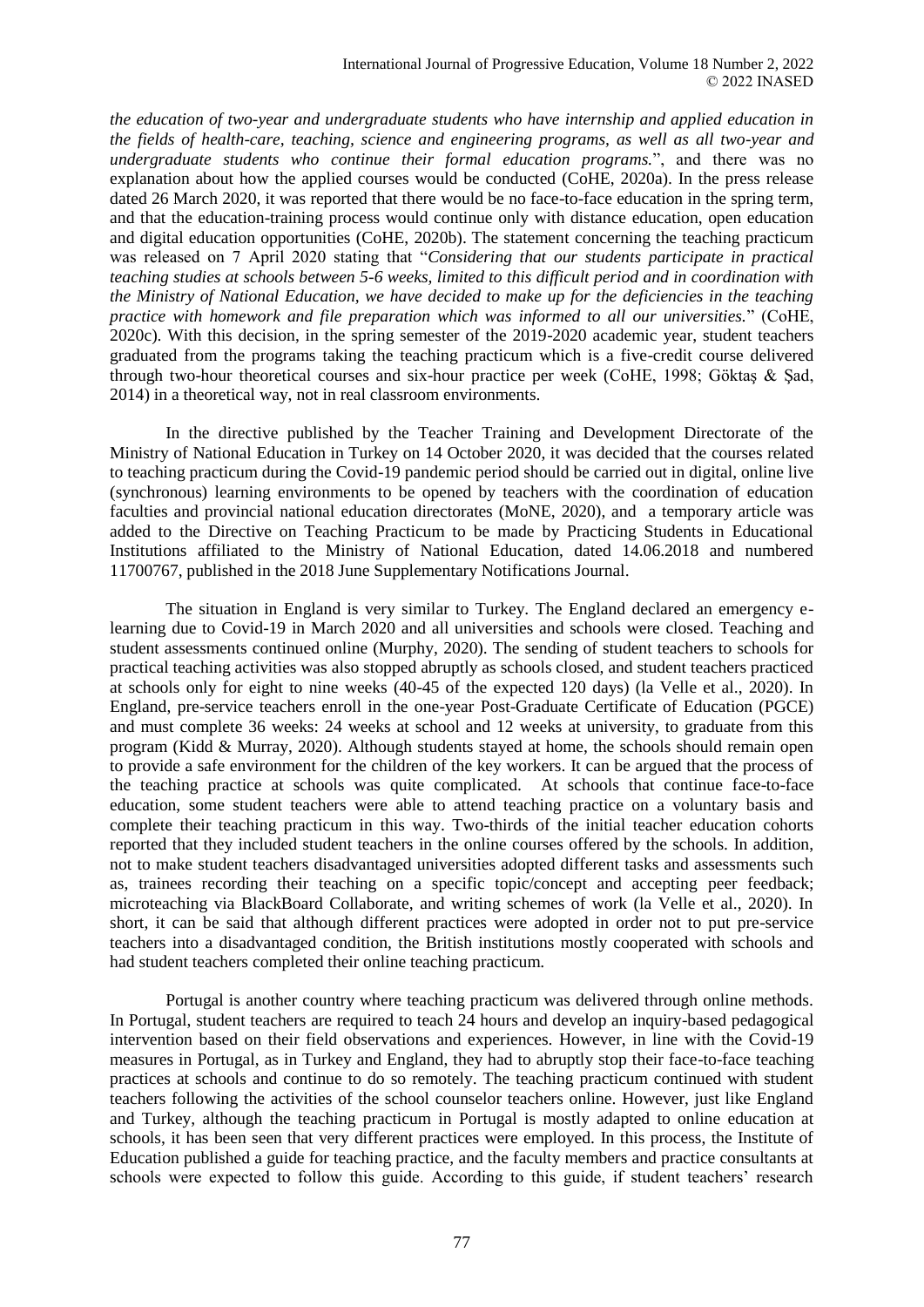designed for pedagogical intervention was not possible to implement, a more theoretical and flexible perspective should be adopted in practice (Flores & Gago, 2020).

In order to achieve a professional teaching qualification in Hong Kong, teacher education programs typically need a minimum of 12 weeks of practical teaching in schools. The four-week suspension of instructional practice in schools began in late January 2020, but was prolonged many times until late May 2020. This period the suspension also occurred during major teaching practicum period, which lasts eight weeks. The School-University Partnership (SUP) Office reduced the practicum time from eight to five weeks. On the other hand, in the first school closure period, student teachers mainly supported the school mentors by creating teaching materials such as work sheets, preparing PowerPoint (PPT) presentations and online teaching tools and marking the work of students. When the shutdown was extended, some of the student taught online, frequently using the teaching materials they created for their mentors. During the pandemic process, student teachers received feedback from their mentors and had chance to reflect their own experiences. It can be said that this situation served as a solid foundation for rethinking the standard teaching practicum (Tsui et. al., 2020).

### **Online peer education**

Some countries, on the other hand, could not do teaching practicum at the K-12 schools due to the insufficient infrastructure. Instead, they conducted the teaching practicum online at universities. In this process, student teachers taught lessons to their classmates who acted like students, and after the lesson, they improved themselves in line with the feedback they received from them and the instructor. Greece is one of the countries that carried out teaching practicum in this way.

In Greece, student teachers undergo 4-year training and do the teaching practicum at schools during the last two years. First, they observe the teaching activities in the classrooms with the practice teacher, then they start to teach independently. The duration of the teaching practicum, on the other hand, takes a few weeks, depending on conditions such as time, whether the course is required to continue, or credit (Sarakinioti & Tsatsaroni, 2015). However, with the Covid-19 pandemic, student teachers could not go to schools for the teaching practicum. Instead, they were divided into the groups and conducted the teaching practicum in online classes with their friends pretending to be students. As one of the articles reviewed in this study, Brinia and Psoni (2021) conducted a study with these student teachers, concluded that student teachers were satisfied with online peer education because they did not waste a semester since they could not practice at schools.

Another country that carried out online peer learning and teaching practicum is the USA. In the USA, teacher certification requirements are determined by each state, and colleges and universities must develop the educational programs and related practices to comply with the state regulations. In short, there is no national obligation to train teachers in the USA (Çakıroğlu et al., 2005). However, in teacher education, it is obligatory to make teaching practice in the classroom for certain hours. For example, according to the New York Education Department (n.d.), it is required to have at least 100 hours of classroom teaching practice in order to obtain a teaching certificate in many fields. With the Covid-19 pandemic, 50.000 schools in 22 states were completely closed, and teaching practicum was also affected by this situation. While education continues online at universities, it was recommended that student teachers should watch the videos of the training given in the classroom and present their lessons to their colleagues online (Kim, 2020).

### **Using the VR technology**

Within the scope of Australian initial teacher education, pre-service teachers are required to teaching practice for a minimum of 80 days under the supervision of their school counselor. In addition, student teachers do internships in an educational environment created for them for an extra 20 days (Bahr & Mellor, 2016). However, due to the Covid-19 pandemic, the Australian schools in each region and state had to be closed in different scopes and duration. For example, in Victorian state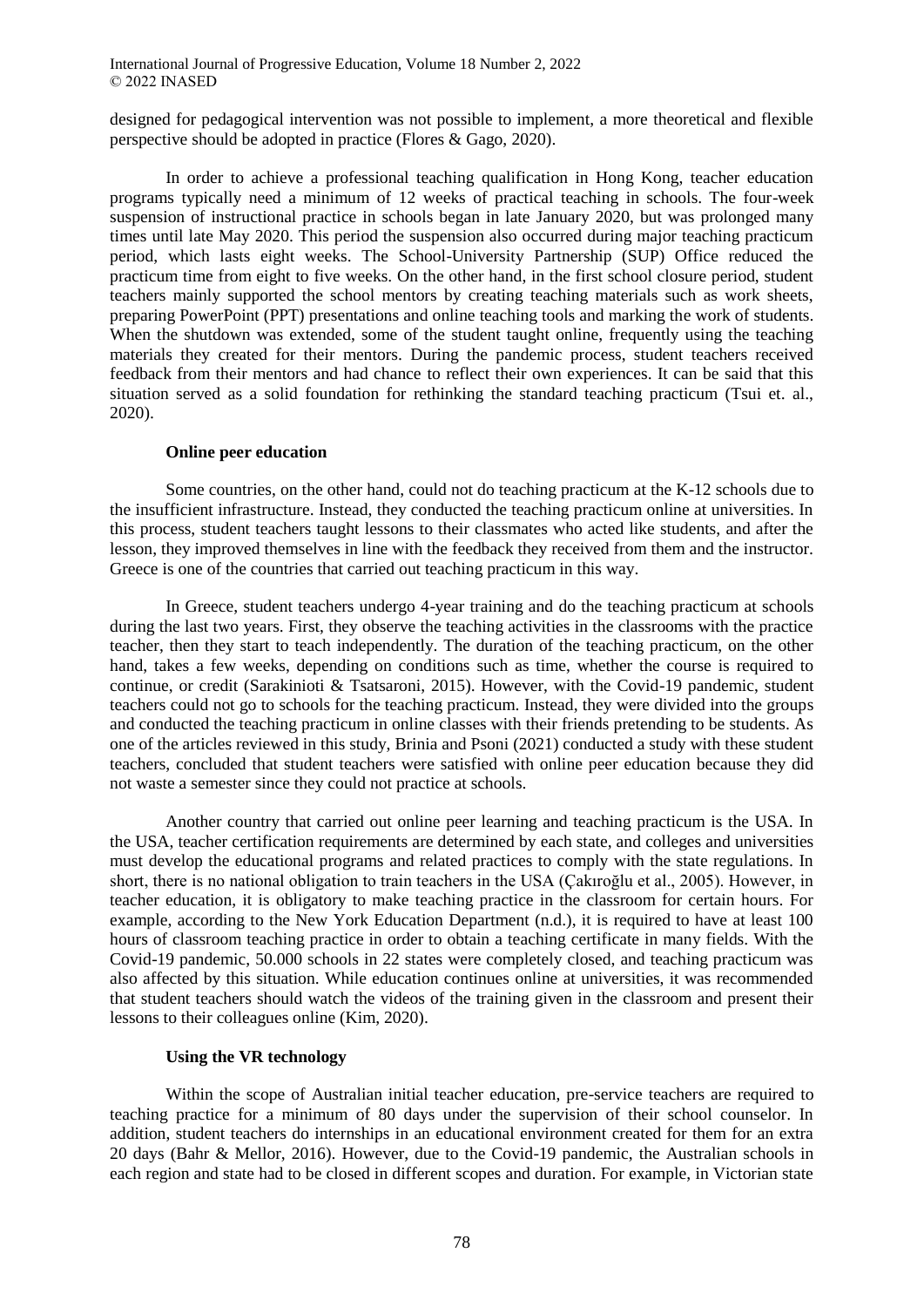at the beginning of May 2020, only 3% of students could attend school, compared to 79% in the Northern Territory. In Australia education at the K-12 schools is carried out in four ways in general: (i) traditional classroom-based education and learning, (ii) state distance learning services, (iii) independent home learning, and (iv) school-directed distance learning (Sacks et al., n.d.). The execution of teaching practicum was also closely affected by the closure of schools. In this process, Australian Technical and Further Education (TAFE), which offers vocational education and training, moved the practicum held in classrooms to an online platform. In addition, some other higher education institutions formulated various alternative ways. One of these ways was the VR technology. It requires that student teachers log into the system from his home or from any place he wants on the day and time of the lesson. There are 5 student avatars in the classroom which are controlled simultaneously by the simulation expert. This means that all interactions are simultaneous and real and reflect similar to the real experience of learning and teaching. Courses that last approximately 15 minutes are recorded. The simulation specialist forwards the copy of the recording to the lecturer responsible for the course to discuss it with student teachers. The findings indicate that student teachers who carry out teaching practicum with the VR technology feel like they are in a real classroom and feel themselves more comfortable because there is no mentor teacher or instructor during the lesson (Sasaki et al., 2020).

### **Abolishing teaching practicum requirements**

The method and duration of the teaching practicum in Canada are determined by Provincial Teacher Certification Requirements. For instance, in Western Canadian states and in Ontario teaching practicum should be done at two or three different schools, but in Quebec it should be done in four or more institutions (Van Nuland, 2011). The duration of teaching practicum also differs based on the states and the structure of the teacher training programs (simultaneous or sequential programs). For instance, in the West and East the duration of the teaching practicum varies between 13–20 weeks, but in Ontario it is between 8–12 weeks and in Quebec it is 21 weeks or more (Crocker & Dibbon, 2008). However, with the spread of the Covid-19 pandemic in the country, several provinces and territories decided to close schools, universities, colleges and childcare homes, although the durations of the closure differed from one location to another (Chouinard, 2020). This situation also affected student teachers' completion of teaching practicum at schools. The universities switched to online education as of 13 March 2020, but considering that the term would end on 30 April, student teachers had about 3 weeks of course time and 3 weeks of teaching practicum. However, the pre-service teachers had to complete their teaching practice in order to be registered and certified as teachers. In March 2020 some Canadian teacher training programs managed to offer online courses, but the others were closed. For example, in Ontario, a large province,  $(1.076 \text{ million km}^2)$ , 12% of the population did not have sufficient internet infrastructure as they live in rural, remote and northern areas. Because of this fact the Ontario College of Teachers that registers and certifies teachers in Ontario, announced that they are reorganizing their teacher qualifications. Accordingly, the obligation of teaching practicum would not be expected from the pre-service teachers who could not complete their teaching practice due to the closure of schools. In addition, the Canadian universities expected pre-service teachers to comply with the updated 80-day mandatory practice requirement (Van Nuland et al., 2020).

A similar case is in Malaysia. In this country the pre-service teachers should involve in the teaching practicum for nearly two months at schools (Mohamad Nasri et al., 2020). Since Malaysia was the country that was worst affected by Covid-19 in Southeast Asia (New Straits Times, 2020), all public and private higher education institutions were closed nationwide. The Malaysia's Ministry of Higher Education cancelled all learning and teaching activities on 17 March 2020 and stopped all forms of teaching and learning, including online courses as well as exams, student development and research activities during the restricted movement period (Crawford et al., 2020). In Malaysia due to the closure of schools 4.9 million K-12 students and 1.2 million undergraduate students are affected (Salleh et al., 2020). In this process, student teachers could not perform their teaching practicum either face-to-face in the classrooms or in online courses. It is thought that this situation may cause student teachers to have problems especially in classroom management in future (Mohamad Nasri et al., 2020).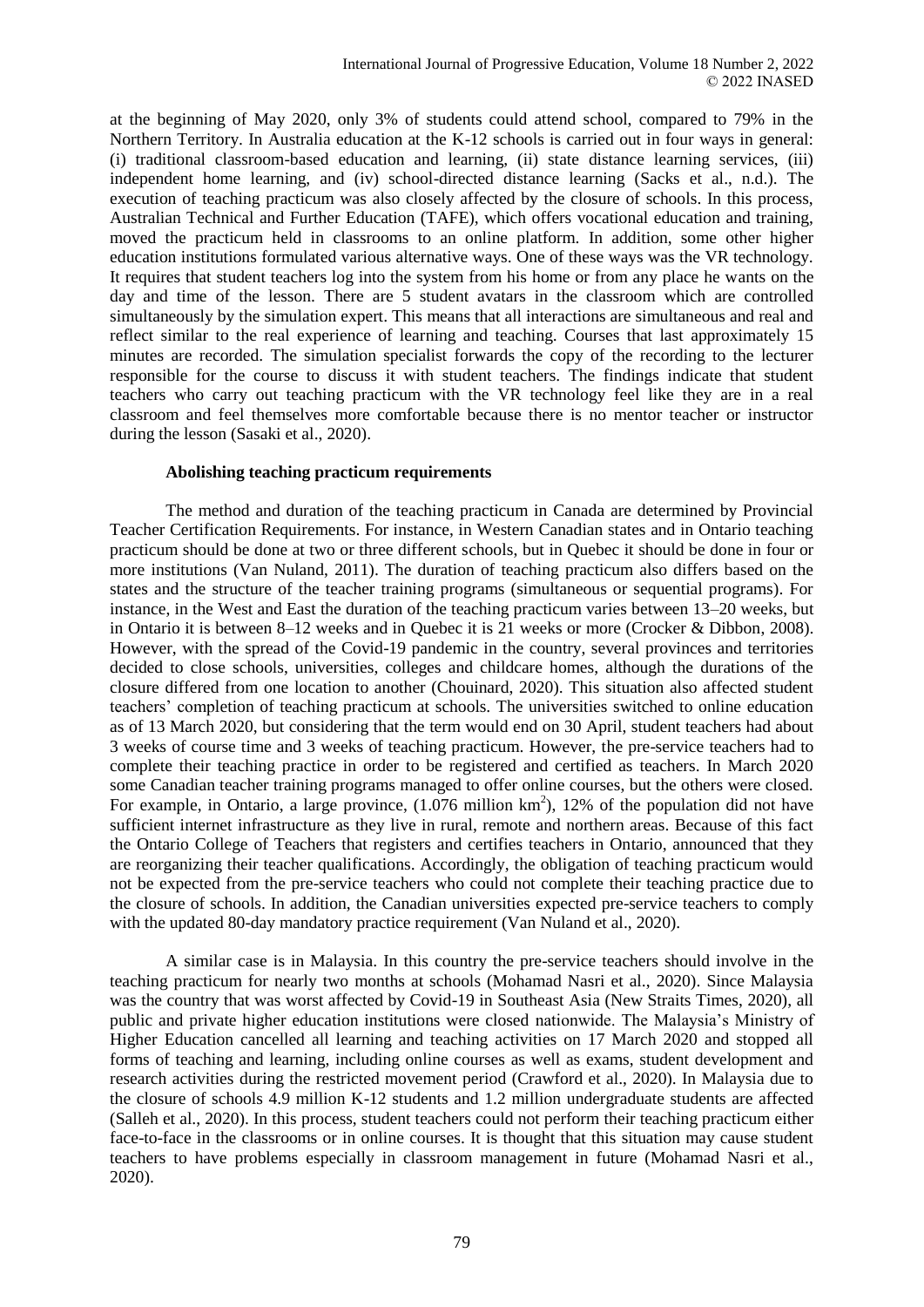Another country that could not implement the teaching practice activities during the Covid-19 process is Zimbabwe. Teacher training in Zimbabwe is provided at the 3-year Teachers' Colleges or at the 4-year universities. Student teachers studying at the university are required to complete 18 class hours of teaching practicum at schools in the  $3<sup>rd</sup>$  grade (Mukeredzi & Manwa, 2019). However, due to the Covid-19 in Zimbabwe schools were closed for 34 weeks which affected nearly 4 million students (UNESCO, n.d.). In this process, teaching practicum and activities were also interrupted. Because the teaching practicum is under the supervision of the Ministry of National Education, not the Higher Education Institute. The other undergraduate courses could continue online, but schools had to be open for the teaching practicum to continue. However, as Moyo (2020) emphasized that when the schools were closed, student teachers who started teaching practice but had not yet been visited by a faculty member caused a problem due to the evaluation requirements.

### **Re-opening the schools after a short closure**

In South Africa, student teachers in their initial teacher education spend between eight and twelve weeks a year in schools. During Covid-19, schools were closed, and teacher education continued online. After ten weeks closure, South Africa re-opened the schools under limited and strict conditions. Limited access to schools during the pandemic caused two important problems in terms of online teaching practicum in South Africa. First, how to provide opportunities to observe, prepare, and teach the lessons in authentic settings. Second, how to expose student teachers to various schooling contexts (Robinson & Rusznyak, 2020). To deal with these difficulties, educators in South Africa attempted to develop materials named "Teacher Choices in Action" including a set of online materials based on the choices and actions of teachers. This module uses a set of lessons recorded in different school contexts, including rural or urban, and highlights the pedagogical choices all teachers make around key questions in their lessons: how teachers organize knowledge, work with learners, and support learner engagement (Robinson & Rusznyak, 2020). With the help of this module student teachers could understand what they need for different schooling contexts and make links between educational practices and theoretical knowledge in their initial teacher training. The re-opening of school with new classroom arrangements based on social distancing encouraged the idea of adapting a new a philosophy based on the active and engaged teaching practices through technology and distance rather than a close interaction with students in classroom settings. Therefore, learning form practice that consists of case studies, video records or lesson observations has begun to gain importance in teacher education curriculum of South Africa with Covid-19.

### **DISCUSSION**

The Covid-19 pandemic brought about changes in many areas, and one of the main areas affected in this process was education. In this context, how to conduct education and training activities against the rapidly spreading and respiratory virus has been one of the issues discussed by many countries. The pandemic, which brought about a transformation in the education-teaching processes, also caused the teaching practicum, which the education faculties conducted in coordination with the Ministry of National Education within the scope of faculty-school cooperation to take a different form. Since the teaching practicum is a course that enables pre-service teachers to make observations and practices in the classroom environment, it aims to improve the teaching skills of the pre-service teachers. At the same time, it contributes to the development of their professional competencies by providing a unique learning experience by presenting an opportunity to assume all the responsibilities of the teaching profession (CoHE, 1998). In this sense, student teachers who used to perform their teaching practicum in an interactive environment in real classroom environments had to fulfill different responsibilities through the distance education process.

In this study, how the teaching practice courses are conducted during Covid-19 is discussed in a comparative manner with the examples of different countries. Based on the ways of delivering teaching practicum during the Covid-19 pandemic the countries were categorized as follows: (i) those countries which offered the online teaching practicum and (ii) those countries which abolished the teaching practicum requirement, (iii) the countries which re-opened the schools after a short closure.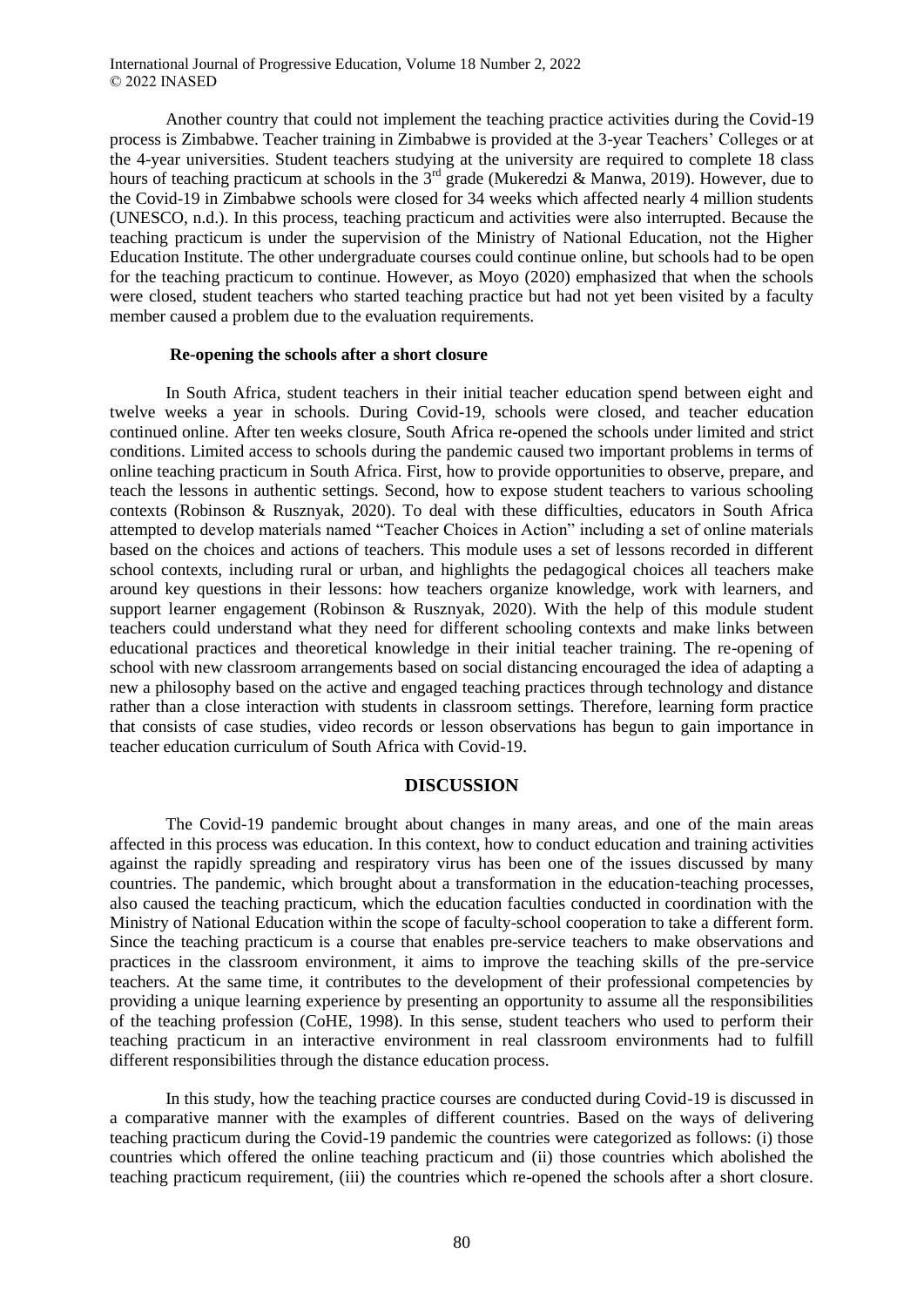The countries which offered online teaching practicum are divided into three categories: (i) online courses at the K-12 schools, (ii) online peer teaching, and (iii) using the virtual reality (VR) technology. While Turkey, England, Portugal and Hong Kong implemented online education at K-12 schools, Greece and the USA continued education through the online peer learning. In this process, student teachers taught lessons to their classmates who acted like students, and after the lesson, they improved themselves in line with the feedback they received from them and the instructor. Among the countries that moved online teaching practicum Australia implemented a new implementation as the VR technology. There are 5 student avatars in the classroom which are controlled simultaneously by the simulation expert. This means that all interactions are simultaneous and real and reflect similar to the real experience of learning and teaching. On the other hand, Canada, Malaysia and Zimbabwe abolished the teaching practicum requirements. Lastly, South Africa re-opened the schools after a short closure (ten weeks) under limited and strict schooling conditions.

As the findings conclude that although there are different implementations, the countries might also encounter common problems about how to manage teaching practicum during Covid-19. One of the common problems was the inadequacy of infrastructure. In order to carry out the teaching practicum with distance education, the first point that should be noted is the necessity of questioning the inadequacy of the infrastructure needed in the distance education practice. Countries that cannot continue teaching with distance education due to a lack of infrastructure include Canada, Malaysia and Zimbabwe. Due to the geographical features of Canada and the regions without internet infrastructure in Malaysia and Zimbabwe abolished the requirement to complete the teaching practicum with distance education. However, although Portugal has switched to distance education, it has emphasized that all students cannot receive education equally due to the lack of infrastructure (Flores & Gago, 2020). The same is true for Turkey. For instance, in the study by Karadağ and Yücel (2020) on a sample of 17.939 undergraduate students their satisfaction regarding the distance education practices of universities in Turkey was examined. It is found that only 63% of them had internet connection at home. One third of the participants did not have computer or tablet. One fourth of the students participating in the study do not have access to their internet or computer/tablet etc. Therefore, they stated that they could not continue their education due to such negative conditions. In short, the inequality of opportunity in education, which has become more evident with online education, needs to be discussed again.

Another point to be emphasized is professional competencies of student teachers. In another study, in which the views of student teachers regarding the teaching of the teaching practicum through the distance education were taken, it was concluded that the teaching of this course via the distance education negatively affected their professional competencies. At the same time, although it was stated in the study that the teaching practicum should be carried out in a face-to-face manner, it was also stated that the distance education process had some positive contributions to the professional competencies (Eti & Karaduman, 2020). Considering the unique opportunity that the teaching practicum offers to pre-service teachers in gaining professional competencies such as subject area and content knowledge, teaching-learning process and assessment, it can be considered as an unexpected result that student teachers feel themselves inexperienced and inadequate.

Senior teacher training program students who take the teaching practicum can qualify as future teachers. When the findings of another study, which emphasizes that the health crisis caused by the Covid-19 pandemic as well as the changing educational status of future teachers, are examined, it can be seen that the practices they perform through virtual teaching, unlike the situation in which they participate by interacting with the students in the classroom environment, cause feelings of insecurity, uncertainty and melancholy. Consequently, it turns out that it may negatively affect their future professional practices (González-Calvo et al., 2020). According to the findings of the study conducted by Karatepe et al. (2020) student teachers have a negative attitude towards synchronous distance education courses and have the opinion that not every course is suitable for distance education. The fact that the negative effects of this process can be advantageous in possible future uncertainties should not be overlooked. It has been revealed in the studies that student teachers who continue their teaching practicum online during the pandemic period have improved themselves in the use of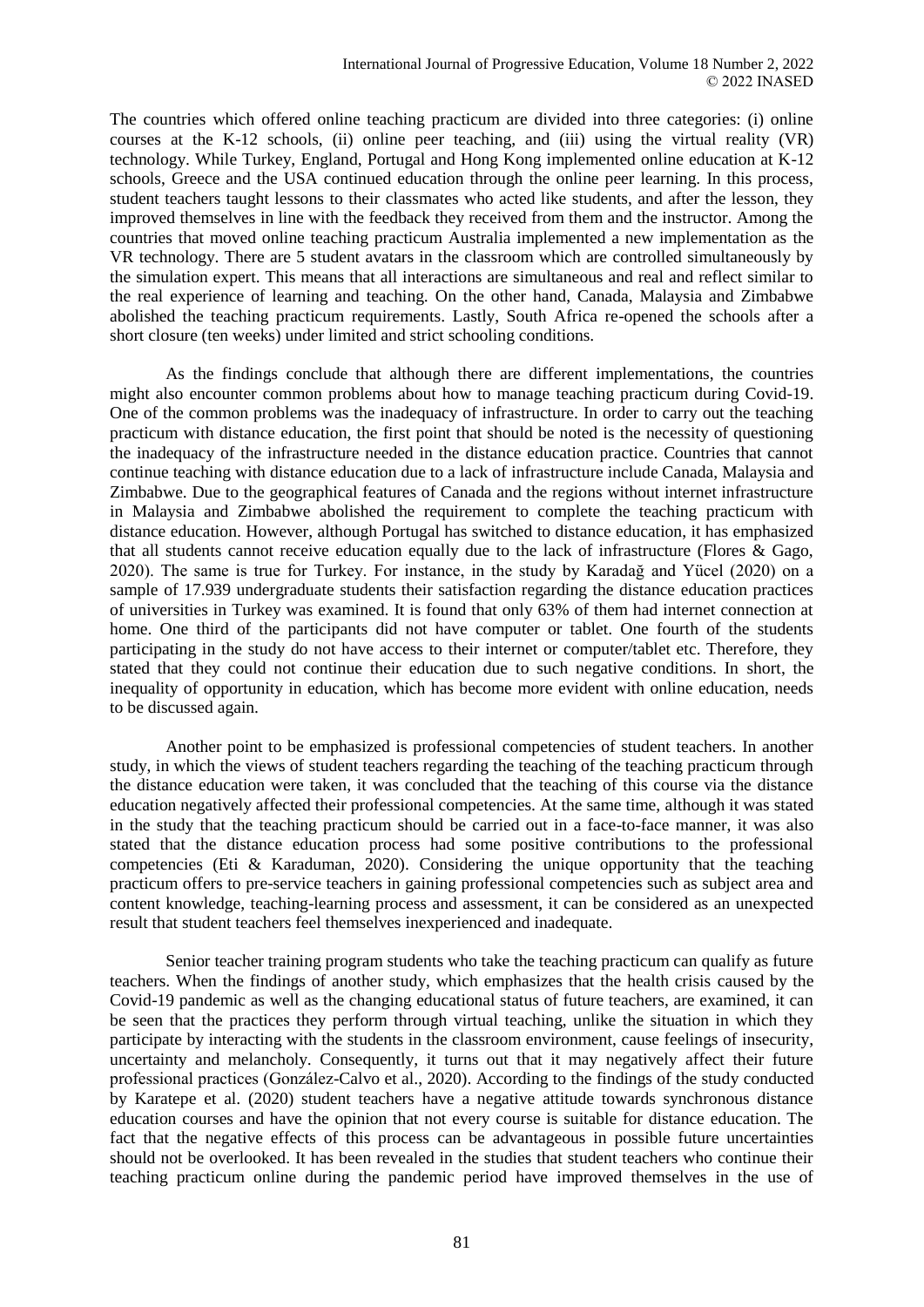technology and in keeping up with the differences (Brinia & Psoni, 2021; Kim, 2020). On the other hand, there are some studies that emphasize the implications for online teaching practicum during Covid-19. In their study based on the deficiencies of online teaching practicum and the implications for initial teacher training in South Africa, Robinson and Rusznyak (2020) emphasized that online teaching practicum and the re-opening of schools under limited conditions encouraged the idea of adapting a new philosophy. This philosophy should include active and engaged teaching practices with the help of technological arrangements such as case studies, video records or lesson observations rather than close interaction with students in physical class environments. Learning from practice has begun to gain more importance than learning in practice in initial teacher education. Therefore, it can be said that Covid-19 served as a solid foundation for rethinking the standard teaching practicum.

In addition, many of the articles reviewed within this study emphasized that the obligations and responsibilities of instructors and pre-service teachers should be reviewed following the start of the Covid-19 pandemic. For example, in Portugal, student teachers had to adapt very quickly to the process and follow the guidelines and recommendations that were constantly being published. This has meant a near real-time adaptation process for them (Flores & Gago, 2020). Similarly, student teachers in Malaysia started to question the concept of success and stated that success has undergone a transformation (Nurfaradilla et al., 2020). It can also be said that in countries such as Australia and the USA, student teachers try to improve their skills related to the using technology (see Kim, 2020; Sasaki et. al., 2020). In addition to the changing responsibilities of student teachers, it was also apparent in many reseraches reviewed within this study that instructors had to gain extra responsibilities and skills in order to fulfill the requirement of their students on the path becoming teachers as well. In the uncertainty during the pandemic, the effort of a faculty member in the USA to conduct the teaching practicum in the best way can be given as an example. Although the state in which the school is located switched to peer learning, the faculty member met with the parents in the surrounding schools with his own effort, got their permission, and allowed the pre-service teachers, whom he supervised, to conduct the teaching practicum online with preschool students (see Kim, 2020).

As with any research, this study also has some limitations. First of all, the articles were used to examine the practices of the countries in question, and the data could not be obtained from the websites of the Ministries of Education of these countries. Therefore, only academic studies have formed the dataset of this study. Another limitation is related to the education systems of the countries. As a result of the decentralization of the Ministries of Education in some countries, there may be different practices in different states. In this study, practices in certain provinces of Canada and the USA were evaluated (For example, Ontario state of Canada and New York state of the USA were evaluated).

It must be admitted that the Covid-19 pandemic has caused a transformation in educational paradigms, and teacher education has also taken its share from this change and transformation. In future studies, alternative solution proposals that will take the system forward should be put into practice in line with the views of pre-service teachers, lecturers and mentor teachers. In this context, comprehensive studies on their professional qualifications can be planned by collecting data from teachers who completed the teaching practicum with distance education and began teaching profession during the pandemic process.

## **REFERENCES**

- Abdulamir, A. S., & Hafidh, R. R. (2020). The possible immunological pathways for the variable immunopathogenesis of COVID - 19 infections among healthy adults, elderly and children. *Electronic Journal of General Medicine,17*(4), 1-4.
- Allen, J. M., & Wright, S. E. (2014). Integrating theory and practice in the preservice teacher education practicum. *Teachers and Teaching, 20*(2), 136–151. https://doi.org/10.1080/13540602.2013.848568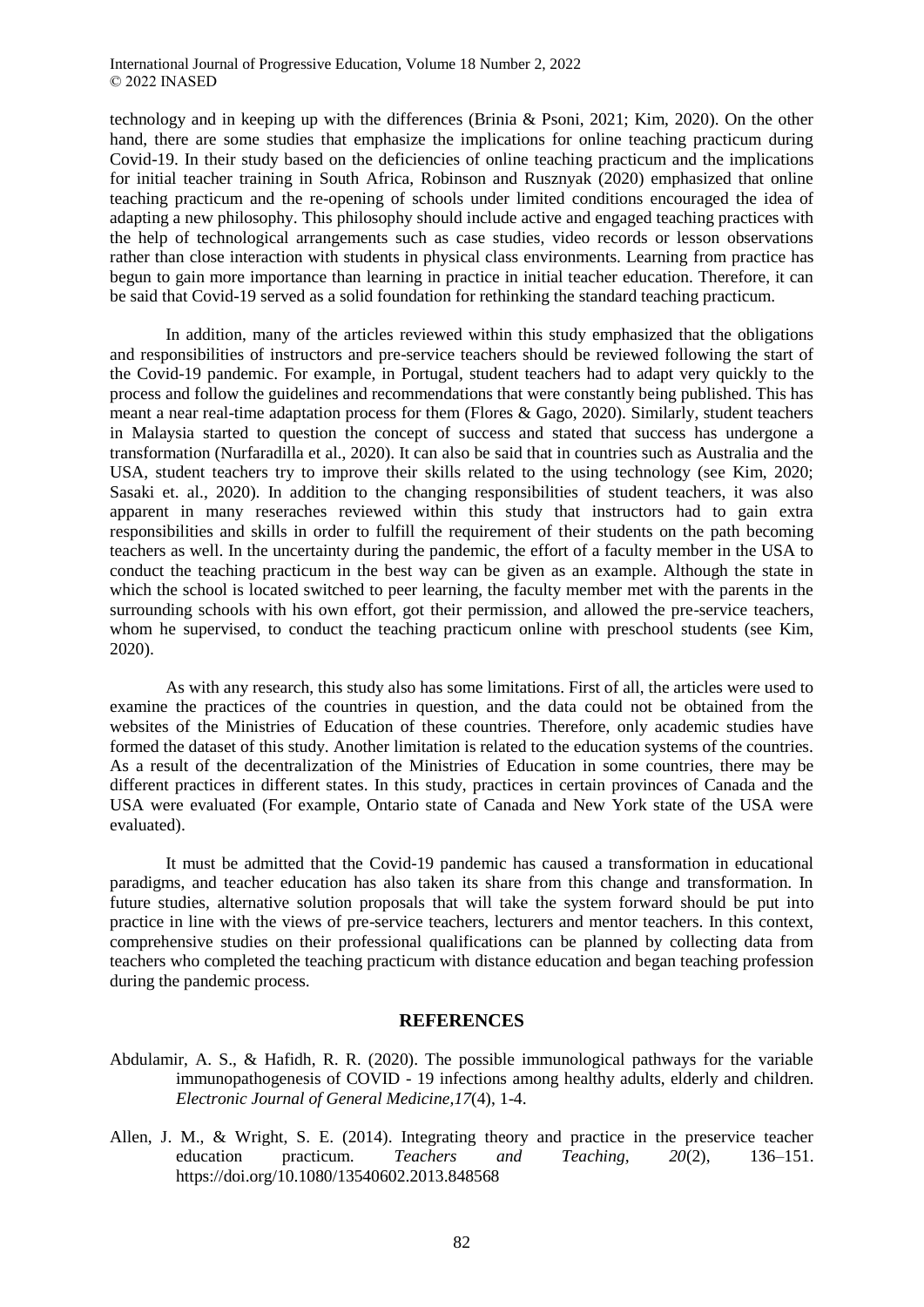- Bahr, N., & Mellor, S. (2016). *Building quality in teaching and teacher education.* Australian Council for Educational Research, Camberwell, Victoria.
- Bozkurt, A., & Sharma, R. C. (2020). Emergency remote teaching in a time of global crisis due to CoronaVirus pandemic. *Asian Journal of Distance Education, 15*(1), i-vi.
- Brinia, V., & Psoni, P. (2021). Online teaching practicum during COVID-19: the case of a teacher education program in Greece. *Journal of Applied Research in Higher Education*. in press
- Broome M.E. (1993). Integrative literature reviews for the development of concepts. In Concept Development in Nursing, 2nd edt (Rodgers B.L. & Knafl K.A., eds), W.B. Saunders Co., Philadelphia, PA, pp. 231–250.
- Burns, A., Danyluk, P., Kapoyannis, T., & Kendrick, A. (2020). Leading the Pandemic Practicum: One Teacher Education Response to the COVID-19 Crisis. *International Journal of E-Learning & Distance Education, 35*(2), 1-25.
- Council of Higher Education. (1998). *Fakülte-okul işbirliği kılavuzu*. Ankara.
- Council of Higher Education. (2020a). *Koronavirüs (COVID-19) bilgilendirme notu: 1* Retrieved April 15, 2021 from https://www.yok.gov.tr/Sayfalar/Haberler/2020/coronavirus\_bilgilendirme\_1.aspx.
- Council of Higher Education. (2020b). *Basın açıklaması*. Retrieved from https://www.yok.gov.tr/Sayfalar/Haberler/2020/YKS%20Ertelenmesi%20Bas%C4%B1n%2 0A%C3%A7%C4%B1klamas%C4%B1.aspx
- Council of Higher Education. (2020c). *Öğretmen adayı öğrencilere müjde*. Retrieved April 15, 2021 from https://www.yok.gov.tr/Sayfalar/Haberler/2020/ogretmen-adayi-ogrencileremujde.aspx
- Crawford, J., Butler-Henderson, K., Rudolph, J., Malkawi, B., Glowatz, M., Burton, R., Magni, P.A., & Lam, S. (2020). COVID-19: 20 countries' higher education intra-period digital pedagogy responses. *Journal of Applied Learning & Teaching, 3*(1), 1-20.
- Crocker, R., & D. Dibbon. (2008). Teacher education in Canada. Kelowna, BC: Society for the Advancement of Excellence in Education.
- Çakıroğlu, F., Çakıroğlu, E., & Boone, W. J. (2005). Pre-service teacher self-efficacy beliefs regarding science teaching: a comparison of pre-service teachers in Turkey and the USA. *Science Educator, 14*(1), 31-40.
- Darling-Hammond, L. (2017). Teacher education around the world: What can we learn from international practice?. *European Journal of Teacher Education, 40*(3), 291-309.
- Eti, İ., & Karaduman, B. (2020). COVİD-19 pandemisi sürecinin öğretmen adaylarının mesleki yeterlikleri açısından incelenmesi. *Milli Eğitim Dergisi*, *49*(1), 635-656.
- Flores, M. A., & Gago, M. (2020) Teacher education in times of COVID-19 pandemic in Portugal: National, institutional and pedagogical responses. *Journal of Education for Teaching, 46*(4), 507-516.
- Flores, M. A., & Swennen, A. (2020). The COVID-19 pandemic and its effects on teacher education. *European Journal of Teacher Education, 43*(4), 453-456.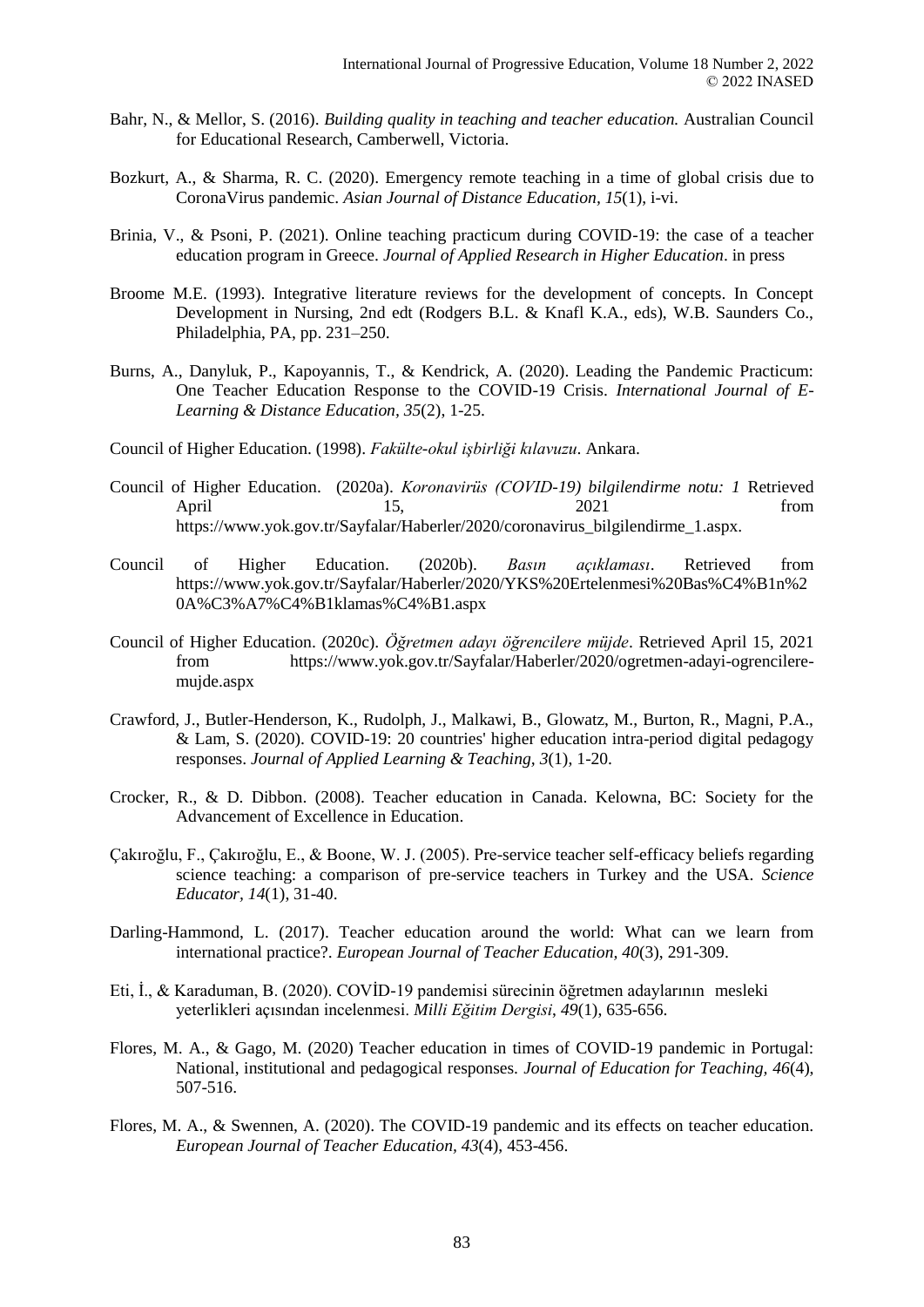- González-Calvo, G., Barba-Martín, R.A., Bores-García, D., & Gallego-Lema, V. (2020). Learning to be a teacher without being in the classroom: Covid-19 as a threat to the professional development of future teachers. *International and Multidisciplinary Journal of Social Sciences*, *2*(9), 152-177.
- Göktaş, Ö., & Şad, S. N. (2014). Okul deneyimi ve öğretmenlik uygulaması dersi uygulama öğretmenlerinin seçim süreci: Ölçütler, sorunlar ve öneriler. *Hacettepe Üniversitesi Eğitim Fakültesi Dergisi*, *29*(4), 115-128.
- Hodges, C., Moore, S., Lockee, B., Trust, T., & Bond, A. (2020). The difference between emergency remote teaching and online learning. *Educause Review, 27*, 1-12.
- Karadağ, E., & Yücel, C. (2020). Yeni tip Koronavirüs pandemisi döneminde üniversitelerde uzaktan eğitim: Lisans öğrencileri kapsamında bir değerlendirme çalışması. *Yükseköğretim Dergisi*, *10*(2), 181-192.
- Karatepe, F., Küçükgençay, N., & Peker, B. (2020). Öğretmen adayları senkron uzaktan eğitime nasıl bakıyor? Bir anket çalışması. *Journal of Social and Humanities Sciences Research, 7*(53), 1262-1274.
- Kırmızıgül, H. G. (2020). Covid-19 salgını ve beraberinde getirdiği eğitim süreci. *Avrasya Sosyal ve Ekonomi Araştırmaları Dergisi*, *7*(5), 283-289.
- Kidd, W. & Murray, J. (2020) The Covid-19 pandemic and its effects on teacher education in England: How teacher educators moved practicum learning online. *European Journal of Teacher Education, 43*(4), 542-558.
- Kim, J. (2020). Learning and teaching online during Covid-19: Experiences of student teachers in an early childhood education practicum. *International Journal of Early Childhood, 52*(2), 145- 158.
- Koç, A. (2020). Covid-19 salgını sürecinde ilahiyat fakültesi öğretmenlik uygulaması dersinin uzaktan eğitim yoluyla yapılması: Örnek bir uygulama modeli. *Milli Eğitim Dergisi*, *49*(1), 851-875.
- la Velle, L., Newman, S., Montgomery, C., & Hyatt, D. (2020) Initial teacher education in England and the Covid-19 pandemic: Challenges and opportunities. *Journal of Education for Teaching, 46*(4), 596-608.
- Moher, D., Liberati, A., Tetzlaff, J., Altman, D. G., & Prisma Group. (2009). Preferred reporting items for systematic reviews and meta-analyses: the PRISMA statement. *PLoS medicine, 6*(7).
- MoNE (1998). *Öğretmen adaylarının Milli Eğitim Bakanlığına bağlı eğitim öğretim kurumlarında yapacakları öğretmenlik uygulamasına ilişkin yönerge*. Ankara.
- MoNE (2017). *Öğretmenlik mesleği genel yeterlikleri*. Ankara.
- MoNE (2020). *Öğretmenlik Uygulamasına İlişkin Yönerge'ye geçiçi madde eklenmesi*. Ankara.
- Mısırlı, O., & Ergüleç, F. (2021). Emergency remote teaching during the COVID-19 pandemic: Parents experiences and perspectives. *Education and Information Technologies*, 1-20. https://doi.org/10.1007/s10639-021-10520-4
- Mukeredzi, T. G., & Manwa, L. (2019). Inside mentor-mentee meetings in pre-service teacher schoolbased teaching practice in Zimbabwe. *Australian Journal of Teacher Education, 44*(7), 30- 52.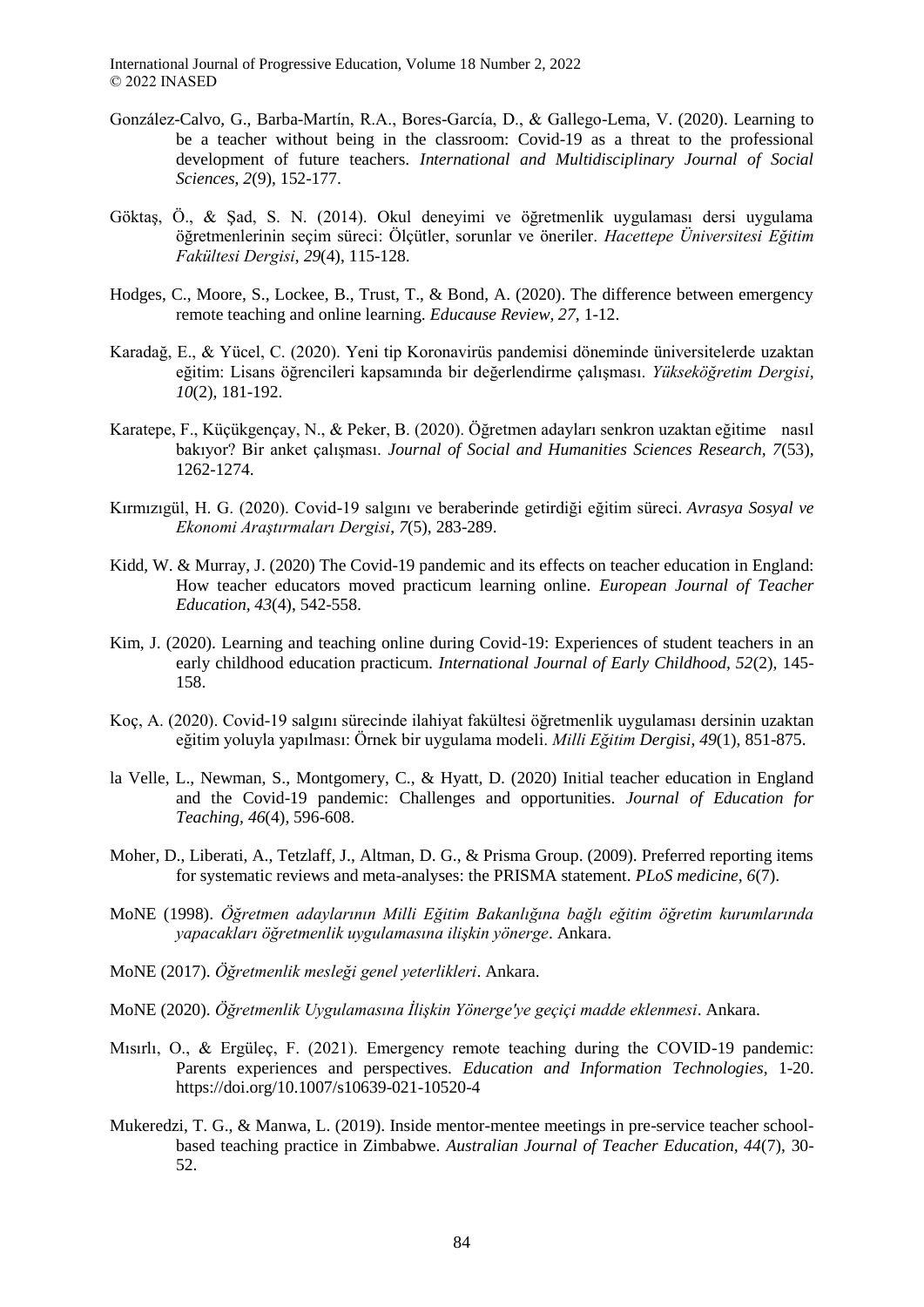- Murphy, M. (2020). COVID-19 and emergency eLearning: Consequences of the securitization of higher education for post-pandemic pedagogy. *Contemporary Security Policy 41*(3), 492- 505.
- Mohamad Nasri, N., Husnin, H., Mahmud, S. N. D., & Halim, L. (2020). Mitigating the COVID-19 pandemic: A snapshot from Malaysia into the coping strategies for pre-service teachers' education. *Journal of Education for Teaching, 46*(4), 546-553.
- Moyo, N. (2020). COVID-19 and the future of practicum in teacher education in Zimbabwe: Rethinking the 'new normal' in quality assurance for teacher certification. *Journal of Education for Teaching, 46*(4), 536-545.
- Naila, I., & Sadida, Q. (2020). *The effects of online learning on pre-service teachers' social facilitation during Covid-19 pandemic*. *Proc. Umsaurabaya* 2020. Retrieved May 21, 2021 from http://103.114.35.30/index.php/Pro/article/view/5968
- Neuman, W. L. (2006). *Toplumsal araştırma yöntemleri: Nicel ve nitel yaklaşımlar* (S. Özge, Çev.). İstanbul: Yayın Odası
- *New Straits Times*. (2020). 125 new COVID-19 cases in Malaysia, tally jumps to 553. *New Straits Times*. Retrieved May 23, 2021 from https://www.nst.com.my/news/nation/2020/03/575121/125-newCOVID-19-cases-malaysiatally-jumps-553
- New York State Education Department (n.d.). Core Requirements for Teacher Preparation Programs. http://www.nysed.gov/college-university-evaluation/core-requirements-teacher-preparationprograms
- Paker, T. (2008). Öğretmenlik uygulamasında öğretmen adaylarının uygulama öğretmeni ve uygulama öğretim elemanının yönlendirmesiyle ilgili karşılaştıkları sorunlar. *Pamukkale Üniversitesi Eğitim Fakültesi Dergisi*, *23*(23), 132-139.
- Robinson, M., & Rusznyak, L. (2020). Learning to teach without school-based experience: conundrums and possibilities in a South African context. *Journal of Education for Teaching*, *46*(4), 517-527.
- Sacks, D., Bayles, K., Taggart, A., & Noble, S. (n.d.). COVID-19 and education: How Australian schools are responding and what happens next. Retrieved May 25, 2021 from https://www.pwc.com.au/government/government-matters/covid-19-education-howaustralian-schools-are-responding.html
- Salleh, F. I. M., Ghazali, J. M., Ismail, W. N. H. W., Alias, M., & Rahim, N. S. A. (2020). The impacts of COVID-19 through online learning usage for tertiary education in Malaysia. *Journal of Critical Reviews, 7*(8), 147-149.
- Sarakinioti, A., & Tsatsaroni, A. (2015) European education policy initiatives and teacher education curriculum reforms in Greece. *Education Inquiry, 6*(3), 259-288.
- Schulz, R. (2005). The practicum: More than practice. *Canadian Journal of Education, 28*(1/2),147– 167.<https://doi.org/10.2307/1602158>
- Tsui, A. B., Chan, C. K., Harfitt, G., & Leung, P. (2020). Crisis and opportunity in teacher preparation in the pandemic: Exploring the "adjacent possible". *Journal of Professional Capital and Community, 5*(3/4). 237-245. https://doi.org/10.1108/JPCC-07-2020-0061